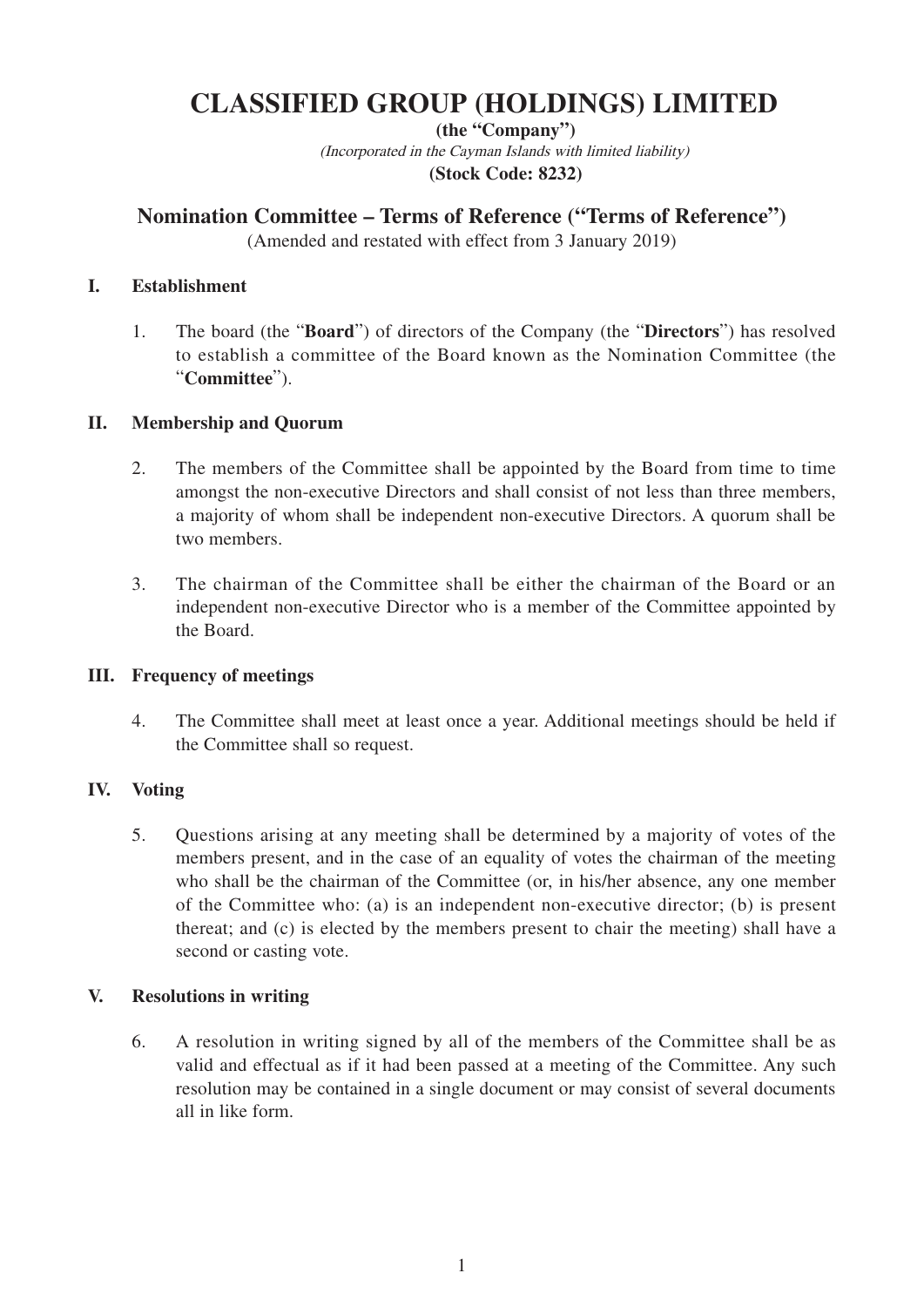## **VI. Authority**

- 7. The Committee shall report directly to the Board.
- 8. The Committee is authorised by the Board to obtain outside legal or other independent professional advice to perform its duties and to secure the attendance of outsiders with relevant experience and expertise if it considers this necessary.
- 9. The Committee shall be provided with sufficient resources to perform its duties.

#### **VII. Duties**

- 10. The duties of the Committee shall include the following aspects:
	- (a) to develop and maintain a policy for the nomination of board members which includes the nomination procedures and the process and criteria adopted by the Committee to identify, select and recommend candidates for directorship during the year, and to review periodically and disclose the policy and the progress made towards achieving the objectives set in the policy pursuant to the Rules Governing the Listing of Securities on GEM of The Stock Exchange of Hong Kong Limited (including disclosure in the Company's corporate governance report as appropriate);
	- (b) to review the structure, size and composition (including but not limited to gender, age, cultural and educational background, ethnicity, professional experience, skills, knowledge and length of service) of the Board at least annually and make recommendations on any proposed changes to the Board to complement the Company's corporate strategy
	- (c) to identify individuals suitably qualified to become Board members and select or make recommendations to the Board on the selection of individuals nominated for directorships;
	- (d) to assess the independence of independent non-executive Directors;
	- (e) to make recommendations to the Board on the appointment or re-appointment of Directors;
	- (f) regularly review the contribution required from a Director to perform his/her responsibilities to the Company and its subsidiaries, and whether he/she is spending sufficient time performing them;
	- (g) to review the board diversity policy (the "**Policy**") as appropriate; monitor the implementation of the Policy and review the measurable objectives set by the Board for implementing the Policy, and the progress of achieving the objectives; and make disclosure of its review results and report on the Board's composition under diversified perspectives in the Corporate Governance Report annually;